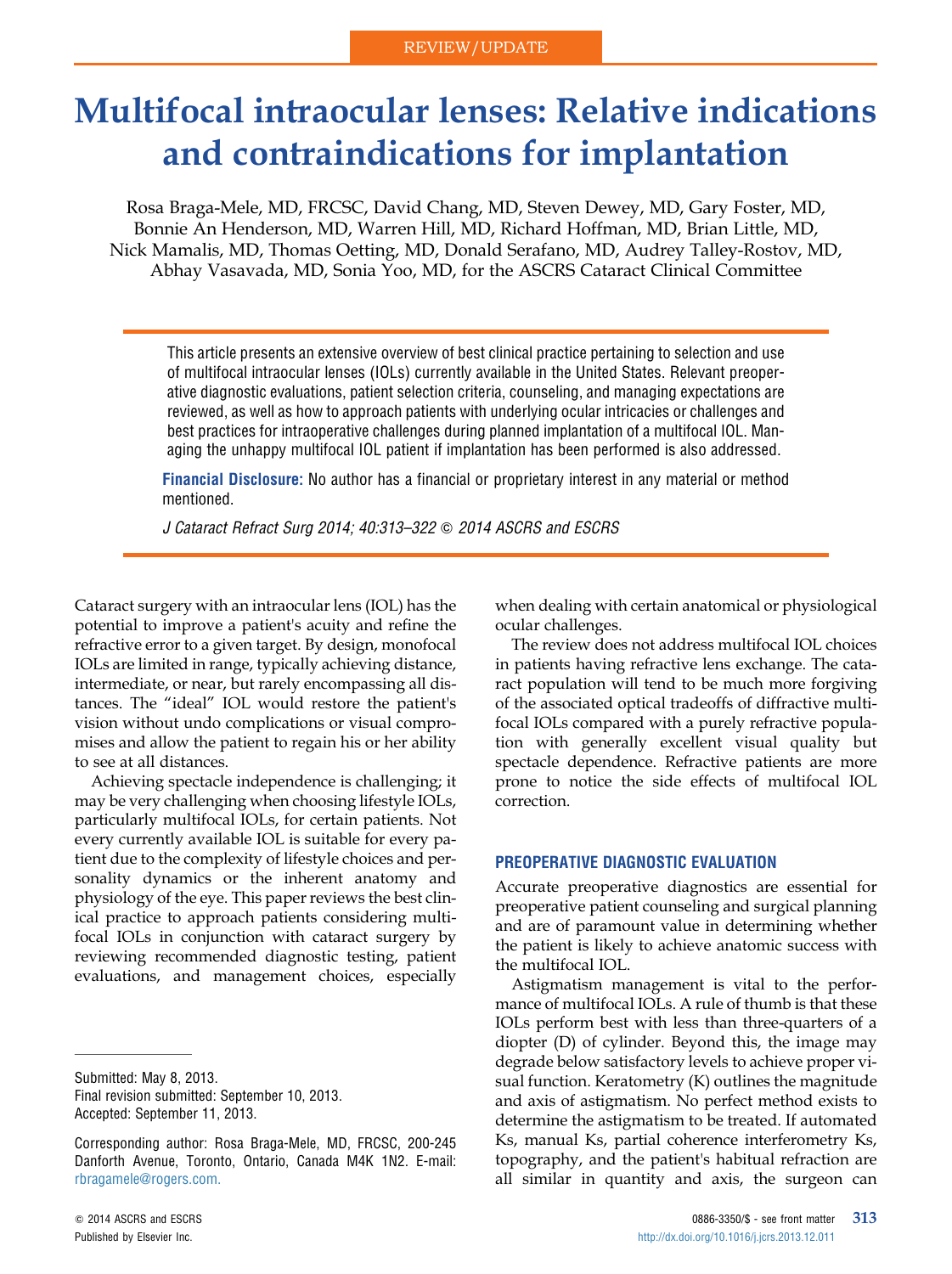move forward with a high degree of confidence. In practice, these measurements often differ.

Topography is an essential preoperative tool, providing necessary information on the regularity of astigmatism, the patient's potential candidacy for laser vision correction enhancements, and often some information on tear-film quality. In addition, the routine preoperative workup should include an anterior corneal aberration profile specifically looking for an elevation of 3rd- and 4th-order aberrations, especially coma and keratoconus.

Recent studies highlight the importance of considering posterior corneal astigmatism in surgical planning.<sup>[1](#page-7-0)</sup> This argues for treating less with-the-rule astigmatism than measured with standard anterior corneal measurements and for treating more againstthe-rule astigmatism due to the contribution of posterior corneal astigmatism. Currently, only the Pentacam (Oculus, Inc.) can estimate posterior corneal astigmatism preoperatively. Intraoperative aberrometry (Ocular Response Analyzer, Wavetec Vision) measures the astigmatism after the lens has been removed, and these measurements represent the com-bined anterior and posterior corneal astigmatism.<sup>[2](#page-7-0)</sup>

Good macular function is required to achieve normal reading speed with currently available multifocal IOLs. Many surgeons choose to obtain an optical coherence tomography (OCT) test to confirm normal macular anatomy where visualization is limited.

Accurate biometry is required to achieve good uncorrected visual acuities and satisfied multifocal IOL patients. Optical axial length (AL) measurements are more accurate and require less examiner expertise than ultrasound (US) measurements. $3-5$  $3-5$  Immersion US measurements tend to be more accurate than contact A-scan measurements.

Intraocular lens formulas have evolved over time. Recent advances have come from efforts to better predict the effective lens position and do not necessarily require a personalized surgeon factor with the most modern IOL calculations available. Most modern IOL formulas provide good outcomes for patients with average ALs and keratometry. The SRK/T formula does a particularly good job with long eyes and the Hoffer Q with short eyes. $6,7$  Fourthgeneration formulas such as the Holladay 2 and the Haigis (if the a0, a1, and a2 constants have been derived) tend to provide good results across the board, even in eyes with extreme [A](#page-9-0)Ls.<sup>A</sup>

## PREOPERATIVE COUNSELING, PATIENT SELECTION, AND EXPECTATIONS

Preoperative patient selection and counseling is an important aspect of success with multifocal IOLs. A

patient who has received a perfect surgical result with a multifocal IOL has the potential to be dissatisfied with the outcome if he or she was not properly selected for temperament and counseled regarding possible optical aberrations, enhancements, and neuroadaptation.

As part of the preoperative counseling, each individual should be warned of the inherent risks of surgery and the particular aspects of their eyes that may make their outcome less than ideal. Pupil size, angle kappa, and significant astigmatism are some variables that may affect the perceived outcome. $8-10$  $8-10$  Many patients exist in a grey zone that does not exclude them from multifocal technology but places them at risk for a less than ideal final outcome. In general, emphasizing the potential for unwanted effects while keeping the benefits in mind (underselling and over delivering) prepares patients and can be useful in limiting their dissatisfaction with the procedure should these issues arise.

Patients should be advised of the potential for halos around point sources of light. Although these optical aberrations will improve over many months through a process of neuroadaptation, the possibility of permanent halos that may affect the quality of night vision should be presented to surgical candidates. $11-13$  $11-13$  If patients are not willing to accept the possibility of permanent optical aberrations, they should be excluded from multifocal IOL implantation.

There are 2 key issues to address when considering the suitability of any individual for multifocal IOL implantation. The first is to understand the patient's lifestyle needs and visual expectations. This requires a detailed enquiry regarding the patient's work- and leisure-related activities, the amount of time spent doing each, and the relative importance the patient places on them. The second is to select a particular IOL based on the functional benefits and limitations of that IOL. Familiarity with the optical characteristics of different multifocal IOLs is paramount for their success. Specific multifocal IOLs have inherent strengths and weaknesses in regard to their ability to function adequately with residual amounts of corneal astigmatism or in the presence of IOL decentration.<sup>[14](#page-7-0)</sup> In addition, multifocal IOLs may perform better at varying near or intermediate distances depending on the IOL design or near additions.<sup>[15](#page-7-0)</sup> An attempt to match these models with patients' near visual needs and a discussion of the limitations of these IOLs in delivering perfect vision at all distances should transpire.

Another part of preoperative counseling surrounds the potential for postoperative enhancements with piggyback IOLs or corneal refractive surgery to achieve emmetropia. In the best of hands, with the most modern IOL calculation formulas, large refractive surprises or small residual errors may require a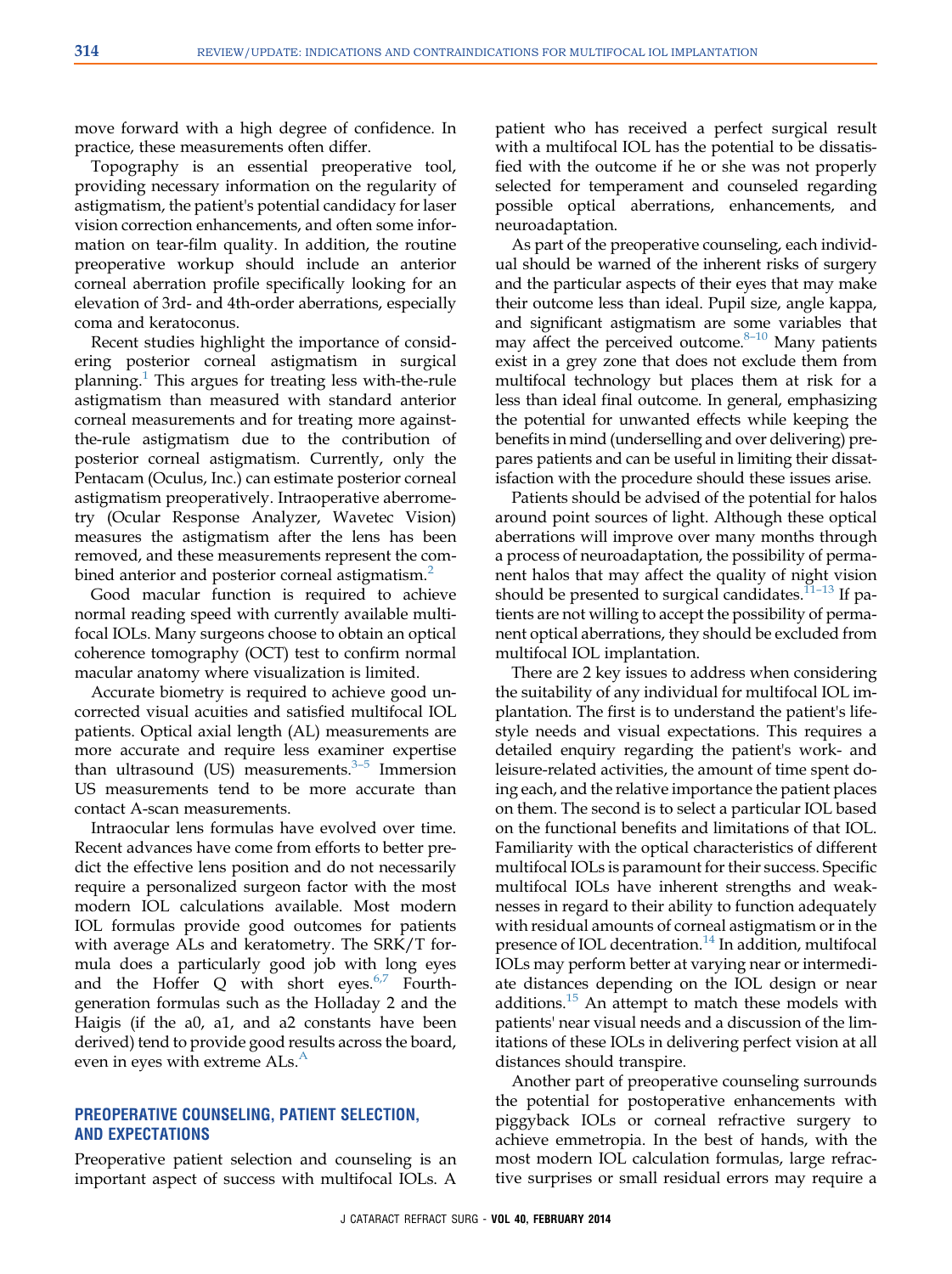second surgical procedure to deliver a satisfactory result. Making the patient aware of additional expenses to the enhancement procedures before the initial surgery will help avoid aggravation, animosity, or the perception that something was not done correctly at the time of the original procedure.

Patient selection is one of the most challenging aspects of multifocal IOL use—being more art than science. In general, caution should be heeded with demanding patients with type-A personalities or perfectionists, especially those demanding perfect visual needs. A slightly different subset are those who are unable to understand the nuances of optical aberrations, imperfect visual acuity, or the need for surgical enhancements. Regardless of these patients' enthusiasm for multifocal IOLs, they should be fully counseled on multifocal IOL technology and its strengths and weaknesses and perhaps given other options such as monofocal IOLs or monovision. The goal is not to maximize the use of multifocal IOLs but to match the appropriate patient personality and pathology with the appropriate IOL technology to create a satisfied patient. However, we are limited to relying on experience to detect certain attitudes and traits that we have come to identify with a higher risk for dissatisfaction with the visual limitations of multifocal IOLs.

Figure 1 presents pragmatic guidelines to the selection of suitable and the exclusion of unsuitable candidates. A thorough approach to both patient selection and preoperative counseling will yield the highest percentages of satisfied multifocal patients.

#### CORNEAL/EXTERNAL DISEASE ISSUES

Corneal astigmatism has been categorized as regular (principle meridians are perpendicular) and irregular (principle meridians are not perpendicular). Although regular astigmatism may be corrected with satisfactory outcomes, irregular astigmatism remains a challenge.

Corneal astigmatism of 1.25 D or more is prevalent in approximately 30% of eyes that have cataract surgery. $16-18$  $16-18$  Studies have shown that postoperative astigmatism of 1.50 D or more leads to poorer optical quality, compromised distance and intermediate visual acuities, and a greater halo effect in eyes with multifocal IOLs.<sup>[10](#page-7-0)</sup> According to a study evaluating the causes of dissatisfaction after multifocal IOL implantation, residual ametropia/astigmatism was the cause of unsatisfactory visual acuity in nearly 64% of patients.<sup>[11](#page-7-0)</sup>

Patients with irregular astigmatism are not good candidates for multifocal IOL implantation because, as mentioned earlier, the refractive correction is chal-lenging and of questionable outcomes.<sup>[19,20](#page-7-0)</sup> In cases with regular corneal astigmatism, corrections may be applied with predictable and satisfactory outcomes. Limbal relaxing incisions or opposite clear corneal incisions can be performed to reduce astigmatism during cataract surgery.[21,22](#page-7-0) After cataract surgery, laser refractive surgery can be used to correct residual refractive errors, including cylinder errors.<sup>[19,20,23](#page-7-0)-25</sup> However, aside from the disadvantage of an additional surgery, these procedures are associated with limitations such as limited predictability, dry eye, and wound-healing problems.<sup>24-[26](#page-8-0)</sup> Toric multifocal IOLs offer the opportunity to correct astigmatism and achieve spectacle independence at all distances in patients with corneal astigmatism. $27$  However, these IOLs are not yet available in the United States but are available in other countries. Thus, correcting

#### **Positive Characteristics**

- Keenly interested in spectacle independence for most distance and near tasks
- Easy-going personality with a positive demeanor
- Would accept a small compromise in distance acuity
- Willing to understand that it is not a procedure with a guaranteed outcome
- Generally more interested in working with you in something of a partnership,
- Near tasks include mostly reading,
- Moderate to high hyperopia without heavy dependence on computer work or moderate to high myopia, although the latter will tend to be relatively less satisfied.

#### **Negative Characteristics**

- Does not mind wearing glasses
- The hypercritical patient with unrealistic expectations will never be satisfied.
- If the sharpest clearest vision is their main concern, then it is back to monofocals.
- Avoid those with a heavy dependence on intermediate vision, night vision, or specific job requirements; eg, commercial pilots, public service vehicle, taxi, or truck drivers.
- Avoid low myopes in general as they are used to excellent uncorrected reading vision that will be difficult to match or surpass.

Figure 1. Positive and negative characteristics to aid in the selection of suitable multifocal IOL candidates.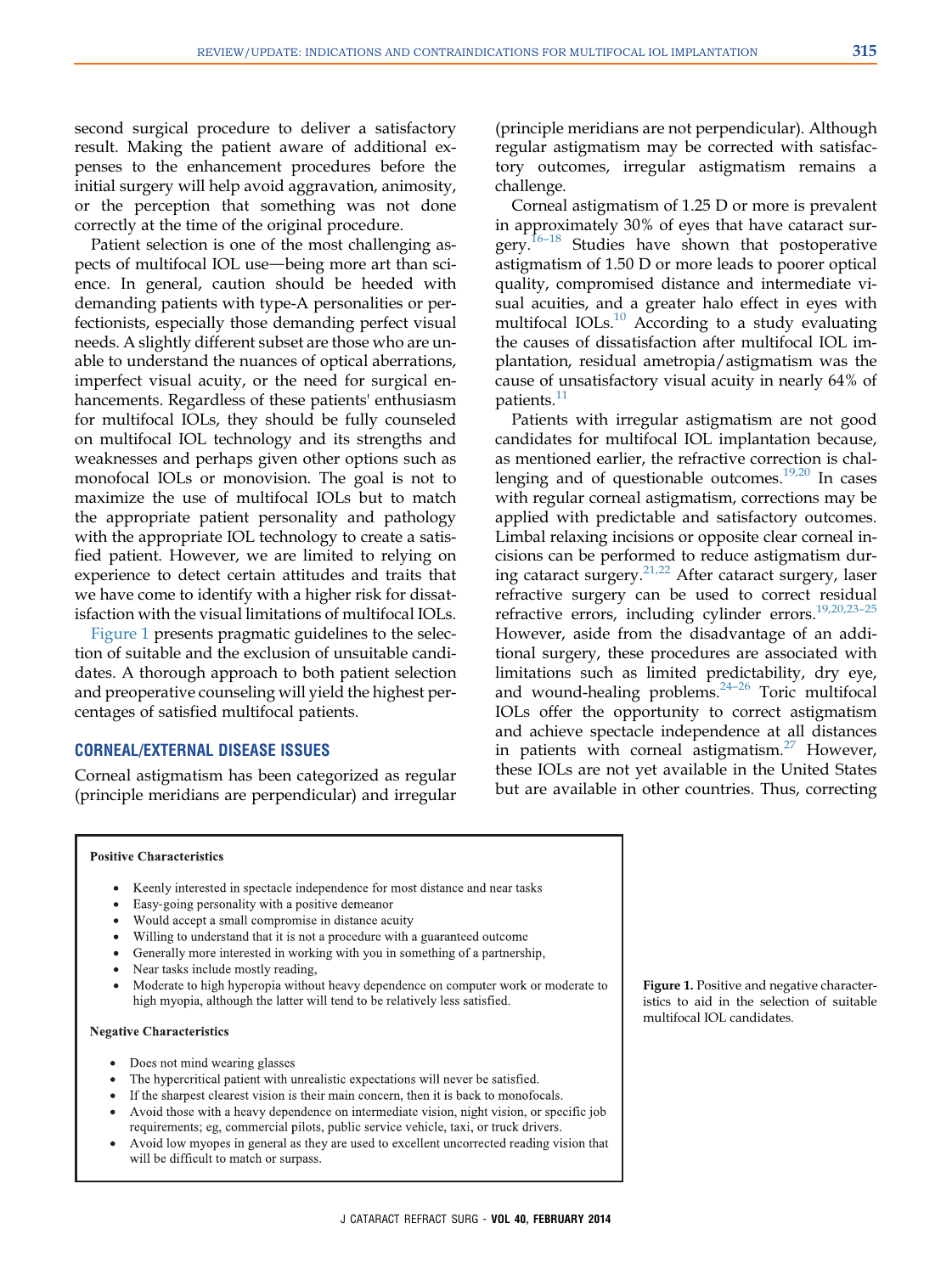even the smallest degree of astigmatism may become particularly important in the context of multifocal IOL implantation, presbyopic cataract surgery, and refractive lens exchange, and correction should be offered at the time of the surgery or with postoperative biometry plans.

Many patients who require cataract extraction also have ocular surface disease such as dry-eye syndrome and meibomian gland dysfunction. Regardless of the type of IOL to be implanted (monofocal or multifocal), visual outcomes after cataract surgery may be influenced by tear-film abnormalities, leading to poor visual quality and performance. As patients with multifocal IOLs have high visual and refractive expectations, they should be treated accordingly and informed prior to surgery. Dry-eye and meibomian gland dysfunction should be treated aggressively preoperatively with a good comprehensive regimen.

Other issues that may influence post-cataract visual outcomes are the presence of corneal dystrophies, such as map-dot fingerprint and corneal scars and pterygia. Map-dot-fingerprint dystrophy requires treatment prior to cataract extraction to remove corneal opacification and achieve regular keratometric values. Photorefractive keratectomy (PRK) is the procedure of choice and seems to offer satisfactory outcomes.<sup>[28](#page-8-0)</sup> Corneal scarring should be evaluated preoperatively with emphasis on location depth and induced corneal astigmatism. Peripheral scars that are otherwise asymptomatic are not a contraindication to multifocal IOL implantation. Finally, pterygia should be evaluated preoperatively and a decision made about their impact on visual outcomes and stability.

In patients with Fuchs corneal dystrophy, the quality of vision is compromised, especially in glare conditions and poor ambient light situations. Contrast sensitivity is compromised in otherwise normal eyes following multifocal IOL implantation as an unwanted function of the  $IOL<sup>12</sup>$  $IOL<sup>12</sup>$  $IOL<sup>12</sup>$  Given the progressive nature of the disease, patients identified with even early changes of Fuchs dystrophy should not be considered good candidates as any possible advantages of multifocal IOL implantation are likely to be outweighed by the near certainty of compromised and uncomfortable visual outcome given the progressive nature of the disease over time.

## ABERRATIONS/PREVIOUS REFRACTIVE SURGERY

Diffractive optics multifocal IOLs represent a valid option for patients having lens-based surgery who also wish to decrease their spectacle dependence. However, although multifocal IOLs are useful, they also represent something of a visual compromise by which

a reduction in image contrast is traded for 2 simultaneous focal points.

Whenever a corneal aberration, such as coma, spherical aberration, or first-order astigmatism, is increased from a zero value, a proportionate decrease in contrast follows. It is well known that the visual quality of a diffractive optics multifocal IOL is best when the spherical equivalent (SE) is close to plano and postoperative regular corneal astigmatism is 0.50 D or less, but other aberrations, such as coma and spherical aberration, may also reduce visual quality. Coma, for example, a 3rd-order aberration, may be thought of as a form of irregular astigmatism. Some studies have found that anterior corneal coma values greater than  $0.32 \mu m$  may result in intolerable dysphotopsia in the presence of a diffractive optics multifocal IOL[.29,B](#page-8-0) Unfortunately, at the present time, there are almost no other guidelines regarding the amount and type of higher-order aberrations (HOAs) that may preclude the use of a multifocal IOL.

Although not necessarily a contraindication, it is important to be aware that patients who have had automated lamellar keratoplasty, laser in situ keratomileusis, PRK, or radial keratotomy (RK) frequently show a complicated across-the-board elevation in many aberrations, with the cornea itself often becoming multifocal. This increase in HOAs results in a decrease in contrast, especially at larger pupil sizes. Placing a multifocal IOL behind a multifocal cornea runs the risk of an additional loss of contrast with a reduction in visual quality. There are wide variations on this theme depending on the magnitude of the change in the SE by refractive surgery and the uniformity of the change. This could be an overlooked cause of patient dissatisfaction.

Patients who require postoperative enhancement following multifocal IOL implantation typically deal with small refractive errors, whose treatment is unlikely to generate significant corneal HOAs.

#### PUPIL ISSUES

The size and shape of the pupil is important when considering multifocal IOL implantation. Patients with a large pupil are at increased risk for glare dysfunction following surgery.<sup>[11,28](#page-7-0)</sup> Patients with an atrophic iris are at risk for increased glare, photosensitivity, and often zonular weakness (due to past inflammation) with multifocal IOLs just as they are with monofocal IOLs. Patients with a small pupil present some challenges when placing multifocal IOLs. The small pupil may require expansion for a safe capsulorhexis and nucleofractis. A decentered capsulorhexis is a risk factor for a decentered IOL, which can lead to poor function of multifocal IOLs.<sup>12,14,30–32</sup> When expanding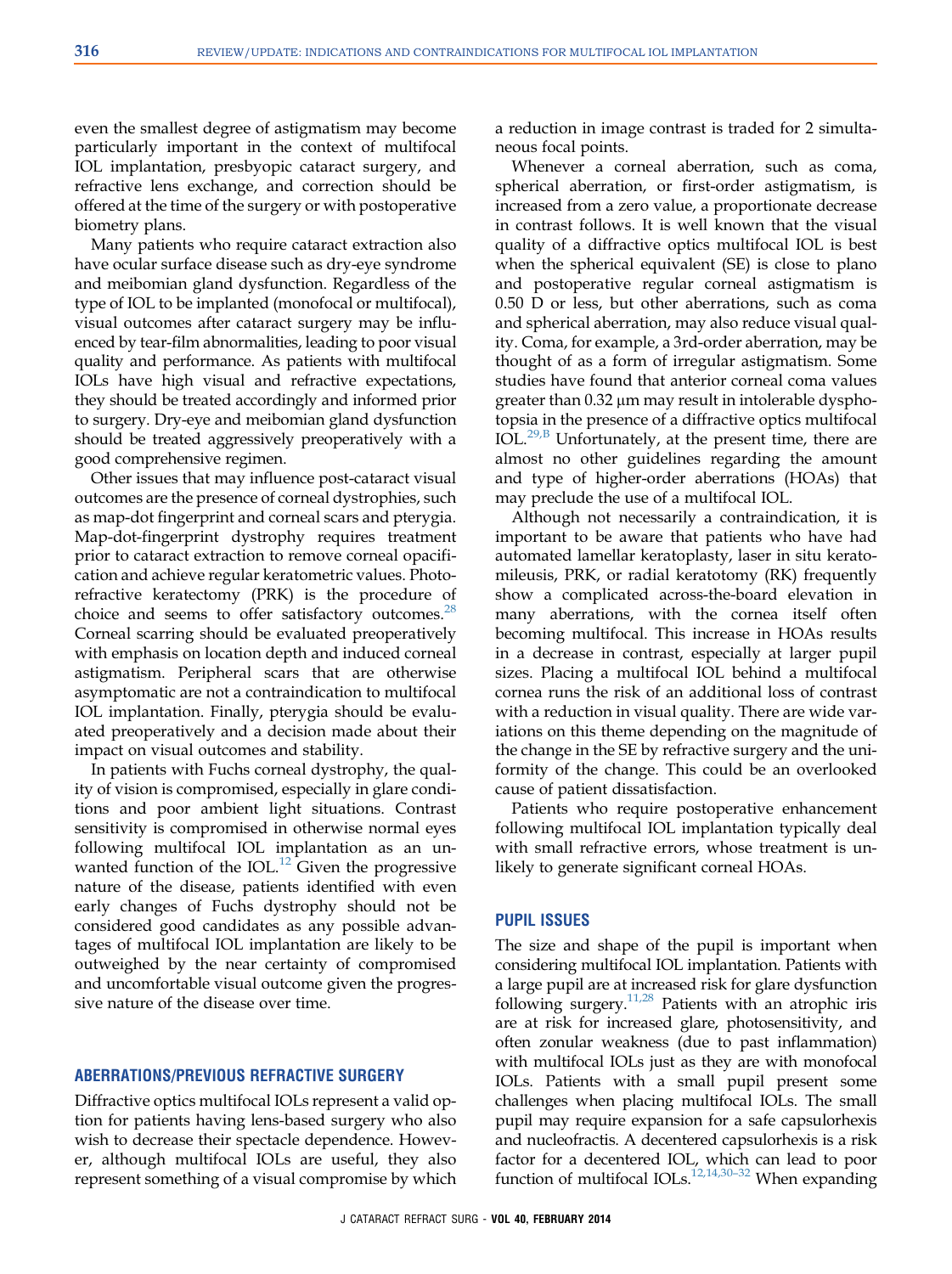the pupil, the surgeon should be careful to minimize damage to the iris sphincter. Iatrogenic mydriasis could lead to dysfunction of the multifocal IOL with unwanted reflections and image confusion.<sup>11,28</sup> More complex pupils such as an eccentric pupil or iris coloboma may lead to multifocal IOL dysfunction and should be considered an absolute contraindication to multifocal IOL implantation. In addition, pupil abnormalities such as ectopic pupil and coloboma are often associated with weak zonular fibers.

#### ZONULAR ISSUES

The success of multifocal IOLs relies on proper implantation and centration. When the multifocal IOL is decentered or tilted, there can be decreased contrast sensitivity, aberrations, and ultimately decreased corrected visual acuity. $33$  The amount of decentration that results in a significant loss of optical quality, measured by modulation transfer function, is reported to be approximately 0.75 mm to 1.00 mm for refractive and diffractive multifocal IOLs.<sup>[10,14](#page-7-0)</sup>

Several causes of IOL decentration including asymmetric capsule openings and haptic deformation and zonular weakness have been reported. $34$  The most common etiology of zonular weakness is pseudoexfoliation. When there is asymmetric zonular laxity, the implanted IOL may shift away from the weakened area toward the intact zonular fibers. $34$  Thus, the centration of multifocal IOLs in patients with pseudoexfoliation can be unpredictable and progressive over time. Because of this unpredictability, some patients without significant zonular asymmetric weakness may have a successful outcome with multifocal IOLs, while others may not.

Implantation of a capsular tension ring (CTR) can distribute forces around the equator in situations with asymmetric zonular weakness, leading to improved centration of the IOL. Studies have reported significantly better visual acuity with implantation of a CTR with multifocal IOLs, especially for rotationally asymmetric multifocal IOLs. $35,36$  Implantation of a CTR is only recommended in the setting of an intact capsular bag with no anterior or posterior capsule tears.

Whatever the etiology, mild zonular weakness is not a strict contraindication to choosing a multifocal IOL. However, the risks for late decentration and potential visual consequences should be considered.

## RETINAL ISSUES

Assessing the appropriateness of a multifocal IOL in the presence of macular disease depends on the stability of the disease, the expected progression of the condition over time, and the availability and usefulness of treatment. While some conditions are absolute

contraindications to multifocal IOL use, such as retinitis pigmentosa and Stargardt disease, the more common macular diseases present with such a spectrum and affect such a significant number of patients that clinical judgment becomes paramount. The potential problems are 2-fold: impaired vision for the patient and impaired fundus visualization for the treating physician.

Progression of macular disease after cataract surgery is a challenging issue for the surgeon, specifically in dia-betic retinopathy,<sup>37-[40,C](#page-8-0)</sup> macular degeneration,<sup>41-44</sup> and epiretinal membrane.<sup>45</sup> These diseases lead to decreased contrast sensitivity; with multifocal IOL implantation, one would face a compounded reduction in contrast sensitivity and perhaps decreased visual outcomes.

Testing macular function in patients with known macular pathology is important and includes simple near acuity, pinhole testing, super pinhole testing (a pinhole with a  $+3.00$  D lens for near acuity), the red-stripe test, a potential acuity meter, and the Retinal Acuity meter. While these tests help identify the Snellen potential, another useful test for assessing macular function is the photostress test.

Denser cataracts make potential acuity measurements much more difficult. Testing through such dense media as with blue field entoptoscopy or the Purkinje vascular entopic test will suggest potential for visual improvement, but will not properly identify adequate visual function to perform well with multifocal IOLs. One might also chose to perform a macular OCT test to look for subtle or occult pathology, as well as to quantify mild recognized macular disease.

From the perspective of the treating retinal surgeon, impaired fundus visualization during vitrectomy following multifocal IOL implantation has been reported.[46](#page-8-0)–<sup>48</sup> While no significant intraoperative complications were encountered, the multiple images described can significantly challenge the operating physician.

## OPTIC NERVE ISSUES

In general, any abnormality of the optic nerve that restricts potential visual acuity, contrast sensitivity, color perception, or field of vision $49,50$  can be considered a relative contraindication to multifocal IOLs. Appropriate tests to evaluate optic nerve structure and/or function in the presence of a cataract include pupil reaction (direct and consensual), automated perimetry visual field testing, ophthalmoscopy, and OCT optic nerve evaluation. If there is an abnormality of optic nerve structure and/or function, the next decision is whether the abnormality is potentially progressive. If the abnormality is significant and/or progressive, a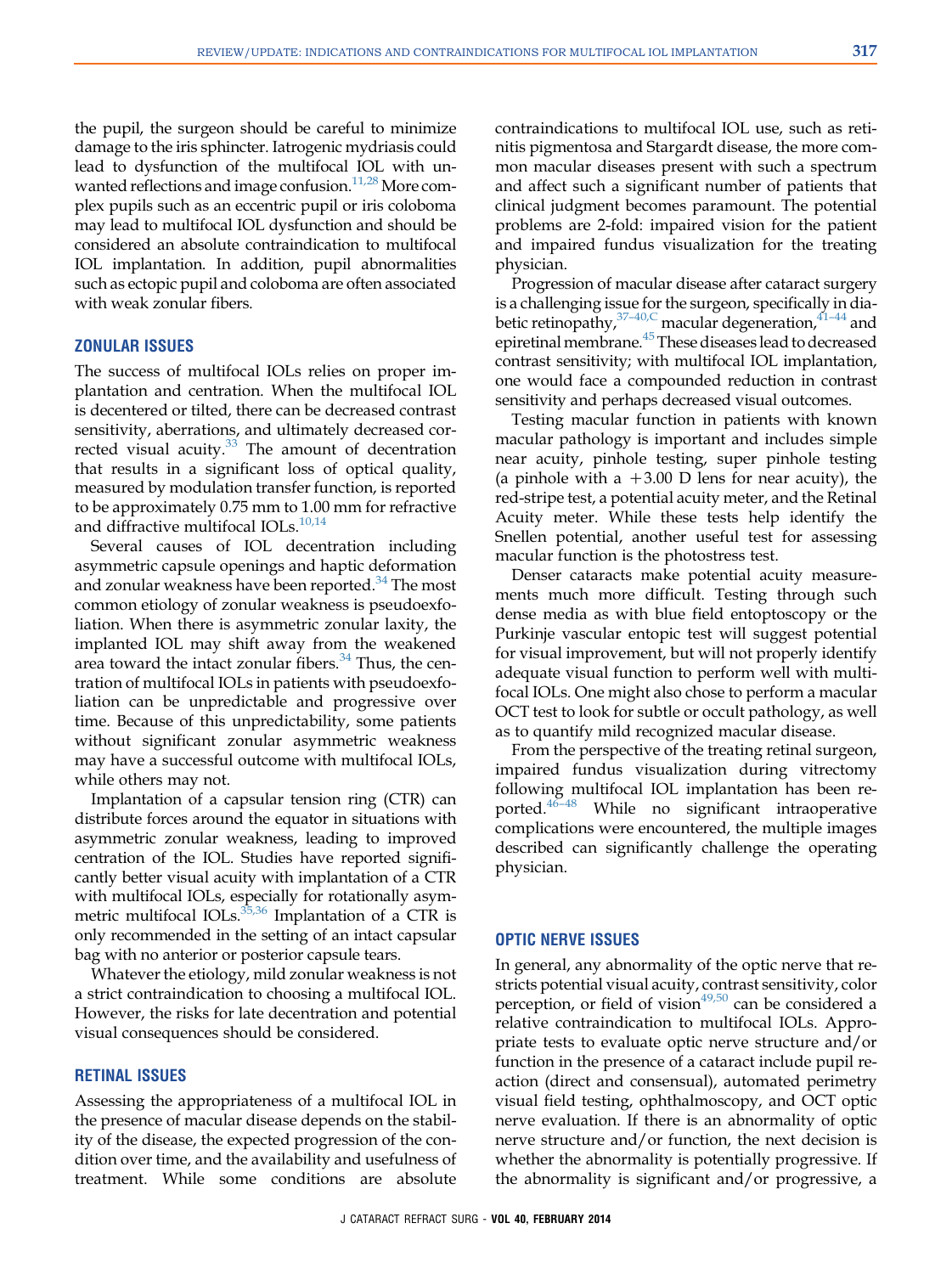multifocal IOL should be considered a contraindication to the long-term success for this patient.

## CENTRAL NERVOUS SYSTEM/MOTILITY ISSUES **Dementia**

Multifocal IOLs might represent a reasonable option in some patients with dementia if appropriate informed consent can be obtained. In addition to good uncorrected distance visual acuity (UDVA), the ability to perform common near activities without spectacles, such as reading and viewing photographs, might be advantageous, particularly as the dementia progresses. The involvement of a close family member or power of attorney/caregiver in the decision would generally be advisable because it may be difficult for the ophthalmologist to determine the patient's actual cognitive abilities and comprehension of the issues.

## Monocular Performance with Multifocal Intraocular Lenses

Because there is some compromise of contrast sensitivity with multifocal IOLs, patient satisfaction and uncorrected visual function are generally better following binocular implantation. However, monocular multifocal IOL implantation still provides a greater range of uncorrected focus in at least 1 eye. A common situation in which monocular implantation might be elected would be when the patient's fellow eye has a monofocal IOL or is phakic without a significant cataract. These patients should generally not expect to achieve the degree of spectacle independence they would have with bilateral multifocality. However, assuming realistic expectations, they may be very pleased to have the benefit of multifocality in 1 eye.

Alternating monofixators, such as patients with a large-angle alternating strabismus, are not optimally suited for multifocal IOLs because they cannot achieve the summation benefit of simultaneous binocular multifocal vision. In other cases, such as hyperopic patients with a very small-angle esotropia, the monofixation status may be subtle and overlooked. Not only will these patients lack the summation benefit of binocular multifocality, but a mildly amblyopic eye caused by a small undiagnosed esotropia might surprise both the patient and the ophthalmologist with unexpectedly disappointing visual function. A 4.0 D base-out prism test may be necessary to reveal that the patient is a monofixator and might be considered in the preoperative evaluation of a highly hyperopic patient. In general, the value of implanting a diffractive multifocal IOL in eyes with even mild amblyopia must be questioned. This is because with amblyopia, even a mild reduction in contrast sensitivity may produce a disproportionate reduction in visual function.

Functionally 1-eyed patients should certainly not expect to achieve the level of uncorrected visual function that would result from bilateral multifocality. In addition, lacking the compensatory visual contribution of their second eye, the reduction in contrast sensitivity inherent with diffractive multifocal IOLs may be more of a present and future concern in these patients.

#### INTRAOPERATIVE ISSUES

A centered, properly sized capsulorhexis is important for IOL function and power selection.<sup>[51](#page-8-0)–54</sup> An even anterior capsule overlap of 360 degrees allows IOL centration despite contraction of the anterior capsule.<sup>[52](#page-8-0)</sup> Several studies have shown that IOL centra-tion is critical for multifocal function.<sup>[12,14,30](#page-7-0)–32,51</sup> The use of a computer-controlled femtosecond laser may improve [consis](#page-8-0)tency and precision of the anterior capsulotomy, $55-57$  especially with increased surgical expe-rience.<sup>[58,59](#page-9-0)</sup> Placement of a multifocal IOL is controversial when an anterior capsule tear is present as these tears may  $53,54$  or may not  $55$  lead to IOL decentration in the long term. A well-centered anterior capsulotomy can be used to fixate an IOL when the posterior capsule is not stable; with reverse optic capture, the haptics are placed in the bag and the optic is prolapsed anteriorly into the sulcus. $60,61$ 

If a posterior capsule rupture occurs, appropriate management becomes crucial, especially when multifocal IOL implantation has been planned. The broad objectives in the management of any posterior capsule rupture are to prevent vitreous prolapse, perform meticulous removal of the vitreous if it does occur, completely remove residual lenticular material, and implant a multifocal IOL in the capsular bag.

In case of a small, relatively central, welldemarcated posterior capsule rupture, converting it into a posterior continuous curvilinear capsulorhexis provides a continuous and strong margin. Not only does this prevent further enlargement of the posterior capsule rupture during subsequent manipulations, but most important, it allows placement of a multifocal IOL in the capsular bag.

In-the-bag IOL placement should be the goal for placement of multifocal IOLs because of the stability this offers. However, in case of a large posterior capsule rupture with inadequate bag support, it may be preferable to implant a monofocal IOL in the ciliary sulcus with capture through the anterior capsulorhexis margin. If possible, it is better to avoid implanting a 1 piece multifocal IOL in the ciliary sulcus due to risk for pigment dispersion, inflammation, and hemorrhage; at the least, it is important to have a 3-piece multifocal IOL available should sulcus placement be required, $62$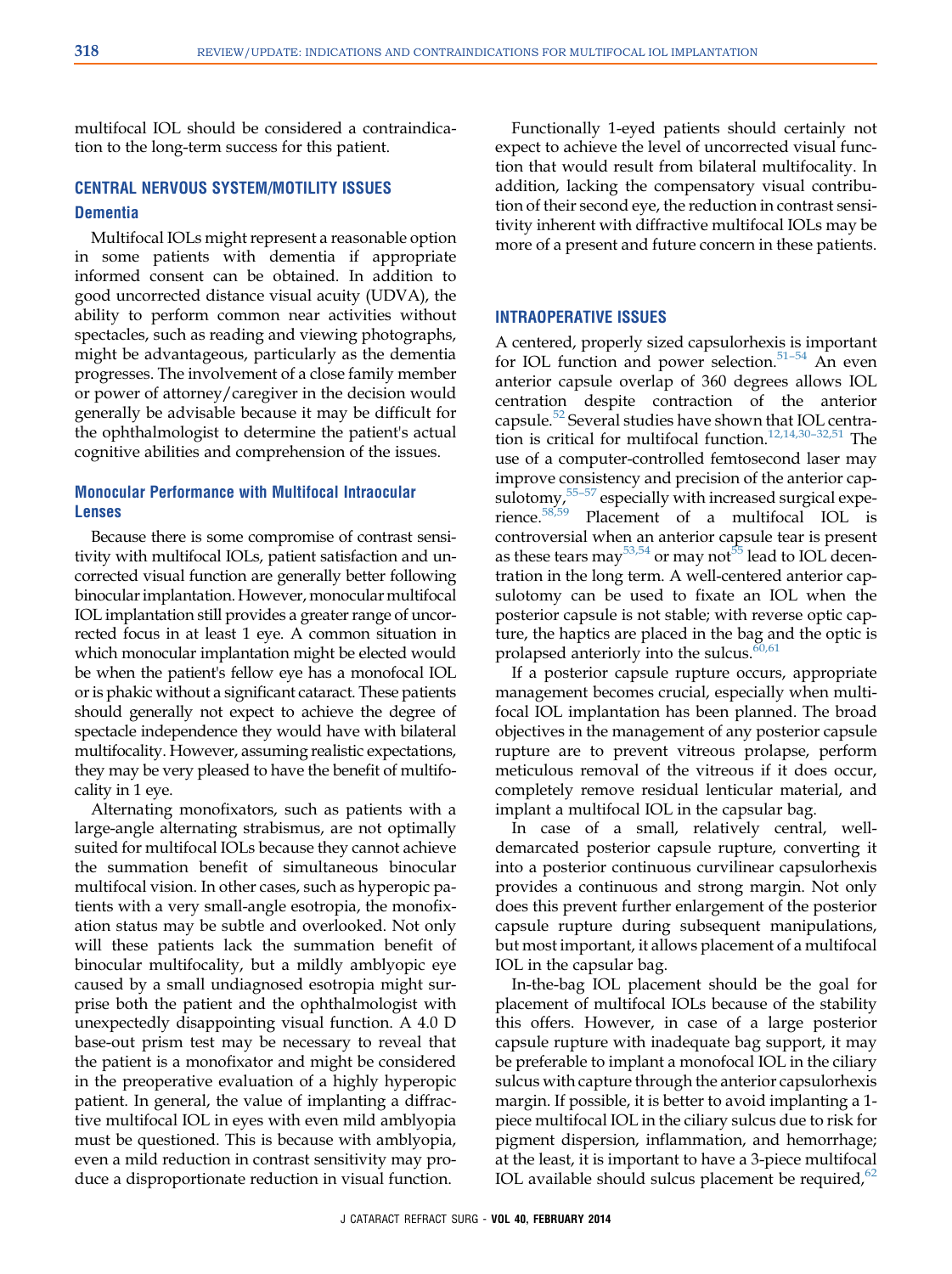preferably with posterior capture of the optic by a centered anterior capsulotomy.[59,62](#page-9-0)

## MANAGING THE UNHAPPY MULTIFOCAL INTRAOCULAR LENS PATIENT

Even with the best preoperative planning and evaluation, IOL calculations, and preoperative patient counseling, there can be situations in which the cataract surgeon is presented with an unhappy multifocal IOL patient. The most important thing to remember is to listen to the patient and to address the patient's concerns. The most commonly cited reasons for patient dissatisfaction after multifocal IOL implantation are blurred vision due to ametropia; dry-eye syndrome; posterior capsule opacification (PCO); or photic phenomena due to IOL decentration, retained lens frag-ment, PCO, dry-eye syndrome, and large pupil.<sup>[11,12](#page-7-0)</sup>

Clinical evaluation should include measurement of uncorrected and corrected visual acuity, corneal topography, intraocular pressure measurement, and a dilated funduscopic examination, with OCT if the corrected distance visual acuity (CDVA) is worse than 20/20. Important parts of the history include preoperative UDVA and CDVA, preexisting ocular pathology, history of amblyopia and/or strabismus, the model and power of IOL, and IOL calculation formula including the intended versus actual refractive outcome (if available), date of the cataract surgery including intraoperative or postoperative complications. It is also useful to determine from the patient when his/her visual symptoms first began, differentiating between symptoms that began immediately following surgery from those beginning weeks or months after surgery.

Once the complete history and examination have been performed, the surgeon should be prepared to answer the following questions:

- 1. Is there residual refractive error?
- 2. Does the patient complain of glare and halos?
- 3. Does the patient complain of negative dysphotopsia (temporal shadow in vision)?
- 4. Does the patient complain of decreased contrast sensitivity?

If there is residual refractive error, determine whether the patient's visual complaints can be resolved with glasses or a trial frame in the office. The surgeon should look carefully at the corneal topography and refraction, since uncorrected astigmatism can be a significant cause of residual refractive error and lead to an unhappy patient. If there is residual refractive error, options including glasses or PRK can be offered to the patient to correct the problem. If the surgery was performed less than 6 to 8 weeks

previously and there is significant refractive error (myopia or hyperopia  $>$  approximately 1.5 D from intended), IOL exchange rather than PRK can be considered.

If the patient complains of glare and halos, it is important to determine whether the symptoms began immediately after surgery versus weeks to months later. If the symptoms began immediately after surgery and have not diminished in a 4- to 6-week time frame and there is no residual uncorrected refractive error, IOL exchange with a monofocal IOL or an accommodating IOL can be considered. If the complaints of glare and halos began weeks to months after multifocal IOL implantation and there is not an uncorrected refractive error, further evaluation for PCO and a neodymium:YAG (Nd:YAG) capsulotomy should be considered but not rushed into since this can compromise the ability to perform an IOL exchange. In addition, careful evaluation of IOL centration should be performed. If there is decentration of the IOL, options for recentering the IOL should be considered. These may include Nd:YAG or argon pupilloplasty for small decentrations, placement of CTR segments and/or suturing of IOL or IOL–bag complex for larger decentrations, and the option of IOL exchange if the decentration cannot be managed with the aforementioned techniques.

If the patient is complaining of negative dysphotopsia, reassurance and recognition of the issue can sometimes be enough to improve the patient's satisfaction. Negative dysphotopsia can improve with time. If months have elapsed without significant improvement in the symptoms, reverse optic capture or piggyback IOL can be considered. In severe cases, an IOL exchange using a different platform IOL and possibly a sulcus monofocal IOL can be considered.

If the patient is complaining of decreased contrast sensitivity, thorough evaluation including retinal and optic nerve examination and OCT, possible fluorescein angiography, and visual field testing may be required to determine whether it is secondary to glaucoma and/or retinal pathology such as cystoid macular edema. In addition, patients with previous RK and multifocal IOLs may have multiple symptoms including decreased contrast and an increase in glare and halos, and IOL exchange is usually the best option in these cases. If the symptoms occurred immediately after surgery and no other etiology has been elucidated, IOL exchange with a monofocal or accommodating IOL can be considered. If the symptoms had a delayed onset after the procedure, etiologies may include optic nerve pathology, glaucoma, retinal pathology, and/or PCO.

In all cases, proper management of the unhappy multifocal IOL patient requires time, patience, and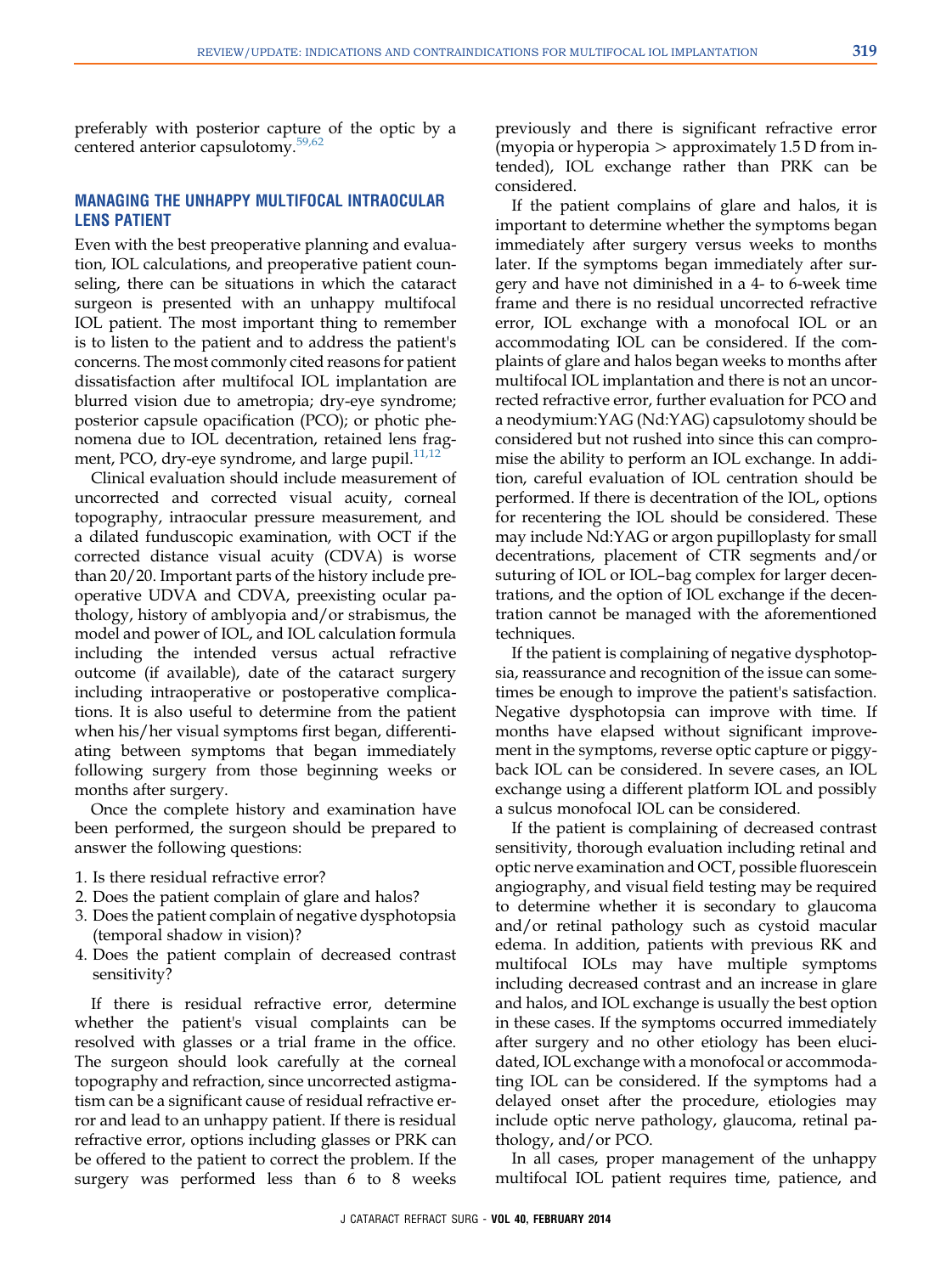<span id="page-7-0"></span>familiarity with different medical and surgical options and techniques. If the surgeon does not have the experience with techniques such as IOL exchange or PRK, referral to a colleague familiar with refractive and complex case management should be considered.

### **DISCUSSION**

This review of best practices for multifocal IOLs outlines general recommendations for the currently available multifocal IOLs in the U.S. There is a very small number of prospective random mixed papers on the use of multifocal IOLs and further studies are needed. It is also important to note that there are significantly more multifocal IOL choices available outside the U.S., such as designs with trifocals or toric multifocal IOL combinations. These provide additional possibilities for patients with specific visual needs and may improve outcomes.

Appropriately selected patients can achieve spectacle independence and good visual outcomes at both near and distance with current multifocal IOLs. This begins with proper patient education and individualized weighing of benefits and side-effects of multifocal IOLs.<sup>[63](#page-9-0)-65</sup> Given the high sensitivity of multifocal IOL function to minor ocular aberrations,<sup>[63](#page-9-0)</sup> preoperative clinical evaluation is crucial to postoperative success. Despite careful selection and screening, some patients will experience unsatisfactory outcomes due to issues that are unique to this class of IOLs. $^{12}$ Suitable postoperative management of both satisfied and dissatisfied patients will ultimately improve the visual benefits of these IOLs.

#### **REFERENCES**

- 1. [Koch DD, Ali SF, Weikert MP, Shirayama M, Jenkins R, Wang L.](http://refhub.elsevier.com/S0886-3350(13)01631-3/sref1) [Contribution of posterior corneal astigmatism to total corneal](http://refhub.elsevier.com/S0886-3350(13)01631-3/sref1) [astigmatism. J Cataract Refract Surg 2012; 38:2080–2087](http://refhub.elsevier.com/S0886-3350(13)01631-3/sref1)
- 2. [Packer M. Effect of intraoperative aberrometry on the rate of](http://refhub.elsevier.com/S0886-3350(13)01631-3/sref2) [postoperative enhancement: retrospective study. J Cataract](http://refhub.elsevier.com/S0886-3350(13)01631-3/sref2) [Refract Surg 2010; 36:747–755](http://refhub.elsevier.com/S0886-3350(13)01631-3/sref2)
- 3. [Findl O, Kriechbaum K, Sacu S, Kiss B, Polak K, Nepp J,](http://refhub.elsevier.com/S0886-3350(13)01631-3/sref3) [Schild G, Rainer G, Maca S, Petternel V, Lackner B,](http://refhub.elsevier.com/S0886-3350(13)01631-3/sref3) [Drexler W. Influence of operator experience on the performance](http://refhub.elsevier.com/S0886-3350(13)01631-3/sref3) [of ultrasound biometry compared to optical biometry before cata](http://refhub.elsevier.com/S0886-3350(13)01631-3/sref3)[ract surgery. J Cataract Refract Surg 2003; 29:1950–1955](http://refhub.elsevier.com/S0886-3350(13)01631-3/sref3)
- 4. Moeini H, Eslami F, Rismanchian A, Akhlaghi M, Najafianjaz A. Comparison of ultrasound and optic biometry with respect to eye refractive errors after phacoemulsification. JRMS 2008; 13(2):43–47. Available at: [http://journals.mui.ac.ir/jrms/article/](http://journals.mui.ac.ir/jrms/article/view/1042/719) [view/1042/719.](http://journals.mui.ac.ir/jrms/article/view/1042/719) Accessed October 6, 2013
- 5. Rajan MS, Keilhorn I, Bell JA. Partial coherence laser interferometry vs conventional ultrasound biometry in intraocular lens power calculations. Eye 2002; 16:552–556. Available at: [http://](http://www.nature.com/eye/journal/v16/n5/pdf/6700157a.pdf) [www.nature.com/eye/journal/v16/n5/pdf/6700157a.pdf](http://www.nature.com/eye/journal/v16/n5/pdf/6700157a.pdf). Accessed October 6, 2013
- 6. Ghanem AA, El-Sayed HM. Accuracy of intraocular lens power calculation in high myopia. Oman J Ophthalmol 2010; 3:126–

130. Available at: [http://www.ojoonline.org/temp/OmanJOph](http://www.ojoonline.org/temp/OmanJOphthalmol33126-35191_094631.pdf)[thalmol33126-35191\\_094631.pdf](http://www.ojoonline.org/temp/OmanJOphthalmol33126-35191_094631.pdf). Accessed October 6, 2013

- 7. Donoso R, Mura JJ, López M, Papic A. Buscando emetropía en cirugía de catarata con la fórmula más indicada para cada ojo según su longitude axial [Looking for the best IOL power calculation formula according to the eye length]. Arch Soc Esp Oftalmol 2003; 78:477–480. Available at: [http://scielo.isciii.es/scielo.php?](http://scielo.isciii.es/scielo.php?script=sci_arttext%26pid=S0365-66912003000900004%26lng=en%26nrm=iso)  $script=sci_arttext&pid=SO365-66912003000900004&lag=en$ [&nrm](http://scielo.isciii.es/scielo.php?script=sci_arttext%26pid=S0365-66912003000900004%26lng=en%26nrm=iso)=iso. Accessed October 6, 2013
- 8. [Artigas JM, Menezo JL, Peris C, Felipe A, D](http://refhub.elsevier.com/S0886-3350(13)01631-3/sref8)í[az-Llopis M. Image](http://refhub.elsevier.com/S0886-3350(13)01631-3/sref8) [quality with multifocal intraocular lenses and the effect of pupil](http://refhub.elsevier.com/S0886-3350(13)01631-3/sref8) [size; comparison of refractive and hybrid refractive-diffractive](http://refhub.elsevier.com/S0886-3350(13)01631-3/sref8) [designs. J Cataract Refract Surg 2007; 33:2111–2117](http://refhub.elsevier.com/S0886-3350(13)01631-3/sref8)
- 9. [Prakash G, Agarwal A, Prakash DR, Kumar DA, Agarwal A,](http://refhub.elsevier.com/S0886-3350(13)01631-3/sref9) [Jacob S. Role of angle kappa in patient dissatisfaction with](http://refhub.elsevier.com/S0886-3350(13)01631-3/sref9) [refractive-design multifocal intraocular lenses \[letter\].](http://refhub.elsevier.com/S0886-3350(13)01631-3/sref9) [J Cataract Refract Surg 2011; 37:1739–1740; reply by NE de](http://refhub.elsevier.com/S0886-3350(13)01631-3/sref9) [Vries, RMMA Nuijts, 1740](http://refhub.elsevier.com/S0886-3350(13)01631-3/sref9)
- 10. [Hayashi K, Manabe S-i, Yoshida M, Hayashi H. Effect of astig](http://refhub.elsevier.com/S0886-3350(13)01631-3/sref10)[matism on visual acuity in eyes with a diffractive multifocal](http://refhub.elsevier.com/S0886-3350(13)01631-3/sref10) [intraocular lens. J Cataract Refract Surg 2010; 36:1323–1329](http://refhub.elsevier.com/S0886-3350(13)01631-3/sref10)
- 11. [de Vries NE, Webers CAB, Touwslager WRH, Bauer NJC, de](http://refhub.elsevier.com/S0886-3350(13)01631-3/sref11) [Brabander J, Berendschot TT, Nuijts RMMA. Dissatisfaction](http://refhub.elsevier.com/S0886-3350(13)01631-3/sref11) [after implantation of multifocal intraocular lenses. J Cataract](http://refhub.elsevier.com/S0886-3350(13)01631-3/sref11) [Refract Surg 2011; 37:859–865](http://refhub.elsevier.com/S0886-3350(13)01631-3/sref11)
- 12. [Woodward MA, Randleman JB, Stulting RD. Dissatisfaction af](http://refhub.elsevier.com/S0886-3350(13)01631-3/sref12)[ter multifocal intraocular lens implantation. J Cataract Refract](http://refhub.elsevier.com/S0886-3350(13)01631-3/sref12) [Surg 2009; 35:992–997](http://refhub.elsevier.com/S0886-3350(13)01631-3/sref12)
- 13. [Goes FJ. Refractive lens exchange with the diffractive multi](http://refhub.elsevier.com/S0886-3350(13)01631-3/sref13)[focal Tecnis ZM900 intraocular lens. J Refract Surg 2008;](http://refhub.elsevier.com/S0886-3350(13)01631-3/sref13) [24:243–250](http://refhub.elsevier.com/S0886-3350(13)01631-3/sref13)
- 14. Soda M, Yaguchi S. Effect of decentration on the optical performance in multifocal intraocular lenses. Ophthalmologica 2012; 227:197–204. Available at: [http://www.karger.com/Article/Pdf/](http://www.karger.com/Article/Pdf/333820) [333820](http://www.karger.com/Article/Pdf/333820). Accessed October 6, 2013
- 15. [Petermeier K, Messias A, Gekeler F, Szurman P. Effect of](http://refhub.elsevier.com/S0886-3350(13)01631-3/sref15)  $+3.00$  diopter and  $+4.00$  diopter additions in multifocal intra[ocular lenses on defocus profiles, patient satisfaction, and](http://refhub.elsevier.com/S0886-3350(13)01631-3/sref15) [contrast sensitivity. J Cataract Refract Surg 2011; 37:720–726](http://refhub.elsevier.com/S0886-3350(13)01631-3/sref15)
- 16. [Ferrer-Blasco T, Mont](http://refhub.elsevier.com/S0886-3350(13)01631-3/sref16)é[s-Mic](http://refhub.elsevier.com/S0886-3350(13)01631-3/sref16)ó R, Peixoto-de-Matos SC, González-Méijome JM, Cerviñ[o A. Prevalence of corneal astig](http://refhub.elsevier.com/S0886-3350(13)01631-3/sref16) [matism before cataract surgery. J Cataract Refract Surg 2009;](http://refhub.elsevier.com/S0886-3350(13)01631-3/sref16) [35:70–75](http://refhub.elsevier.com/S0886-3350(13)01631-3/sref16)
- 17. [Hoffer KJ. Biometry of 7,500 cataractous eyes. Am J Ophthal](http://refhub.elsevier.com/S0886-3350(13)01631-3/sref17)[mol 1980; 90:360–368; correction, 890](http://refhub.elsevier.com/S0886-3350(13)01631-3/sref17)
- 18. [Hoffmann PC, H](http://refhub.elsevier.com/S0886-3350(13)01631-3/sref18)ü[tz WW. Analysis of biometry and prevalence](http://refhub.elsevier.com/S0886-3350(13)01631-3/sref18) [data for corneal astigmatism in 23,239 eyes. J Cataract Refract](http://refhub.elsevier.com/S0886-3350(13)01631-3/sref18) [Surg 2010; 36:1479–1485](http://refhub.elsevier.com/S0886-3350(13)01631-3/sref18)
- 19. [Gauthier L. Correction de l'astigmatisme au laser Excimer](http://refhub.elsevier.com/S0886-3350(13)01631-3/sref19) [\[Astigmatism correction with excimer laser\]. J Fr Ophtalmol](http://refhub.elsevier.com/S0886-3350(13)01631-3/sref19) [2012; 35:206–211](http://refhub.elsevier.com/S0886-3350(13)01631-3/sref19)
- 20. [Toda I, Yamamoto T, Ito M, Hori-Komai Y, Tsubota K. Topog](http://refhub.elsevier.com/S0886-3350(13)01631-3/sref20)[raphy-guided ablation for treatment of patients with irregular](http://refhub.elsevier.com/S0886-3350(13)01631-3/sref20) [astigmatism. J Refract Surg 2007; 23:118–125](http://refhub.elsevier.com/S0886-3350(13)01631-3/sref20)
- 21. Miller AD, Kris MJ, Griffiths AC. Effect of small focal errors on vision. Optom Vis Sci 1997; 74:521–526. Available at: Available at: [http://pdfs.journals.lww.com/optvissci/1997/07000/Effect\\_of\\_](http://pdfs.journals.lww.com/optvissci/1997/07000/Effect_of_Small_Focal_Errors_on_Vision.20.pdf?) [Small\\_Focal\\_Errors\\_on\\_Vision.20.pdf?.](http://pdfs.journals.lww.com/optvissci/1997/07000/Effect_of_Small_Focal_Errors_on_Vision.20.pdf?) Accessed October 6, 2013
- 22. [Wolffsohn JS, Bhogal G, Shah S. Effect of uncorrected](http://refhub.elsevier.com/S0886-3350(13)01631-3/sref22) [astigmatism on vision. J Cataract Refract Surg 2011;](http://refhub.elsevier.com/S0886-3350(13)01631-3/sref22) [37:454–460](http://refhub.elsevier.com/S0886-3350(13)01631-3/sref22)
- 23. [Muftuoglu O, Dao L, Cavanagh HD, McCulley JP,](http://refhub.elsevier.com/S0886-3350(13)01631-3/sref23) [Bowman RW. Limbal relaxing incisions at the time of apodized](http://refhub.elsevier.com/S0886-3350(13)01631-3/sref23) [diffractive multifocal intraocular lens implantation to reduce](http://refhub.elsevier.com/S0886-3350(13)01631-3/sref23)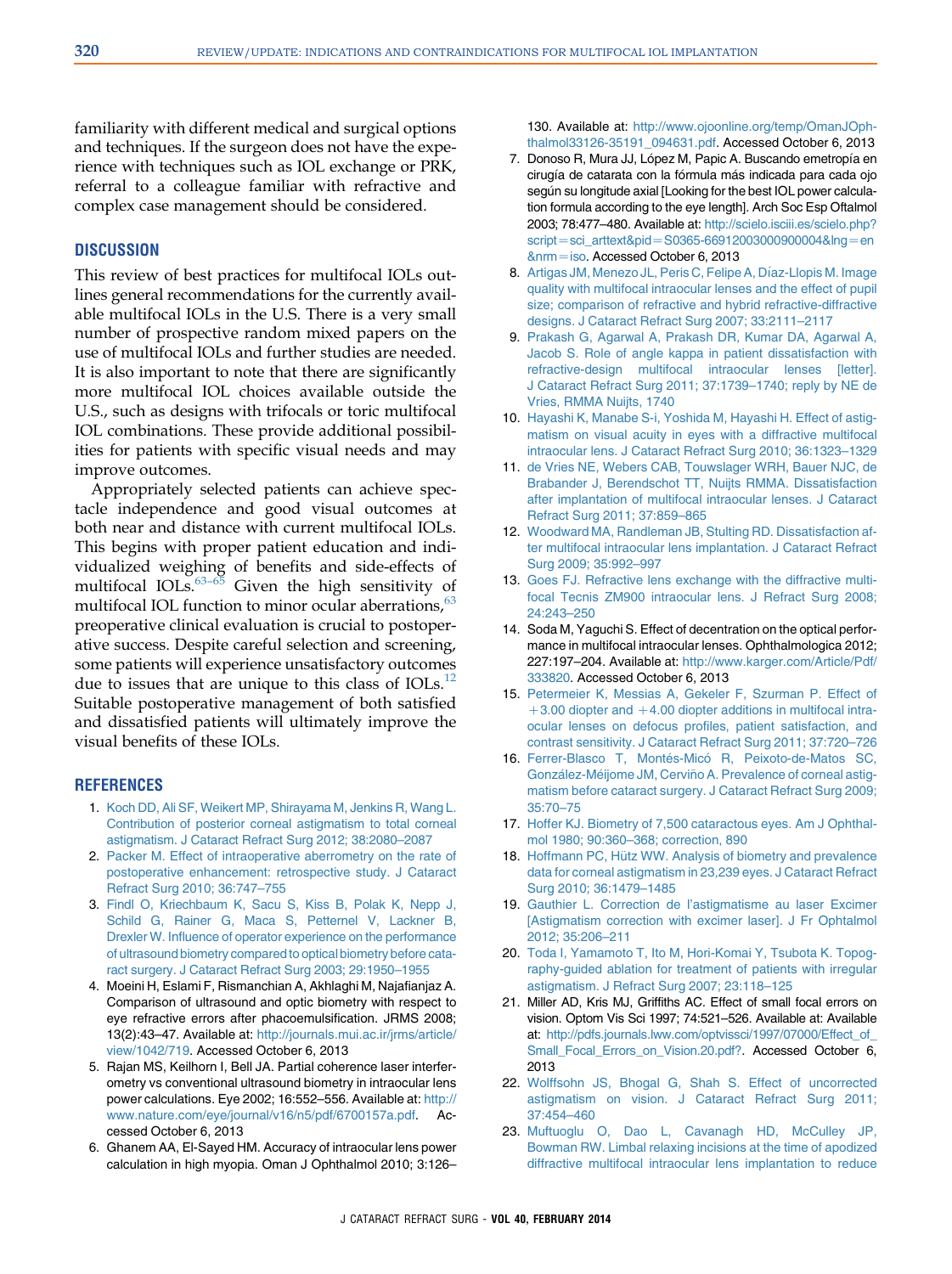<span id="page-8-0"></span>[astigmatism with or without subsequent laser in situ keratomil](http://refhub.elsevier.com/S0886-3350(13)01631-3/sref23)[eusis. J Cataract Refract Surg 2010; 36:456–464](http://refhub.elsevier.com/S0886-3350(13)01631-3/sref23)

- 24. [Mendicute J, Irigoyen C, Ruiz M, Illarramendi I, Ferrer-](http://refhub.elsevier.com/S0886-3350(13)01631-3/sref24)Blasco T, Montés-Micó R. Toric intraocular lens versus oppo[site clear corneal incisions to correct astigmatism in eyes](http://refhub.elsevier.com/S0886-3350(13)01631-3/sref24) [having cataract surgery. J Cataract Refract Surg 2009;](http://refhub.elsevier.com/S0886-3350(13)01631-3/sref24) [35:451–458](http://refhub.elsevier.com/S0886-3350(13)01631-3/sref24)
- 25. [Muftuoglu O, Prasher P, Chu C, Mootha VV, Verity SM,](http://refhub.elsevier.com/S0886-3350(13)01631-3/sref25) [Cavanagh HD, Bowman RW, McCulley JP. Laser in situ kerat](http://refhub.elsevier.com/S0886-3350(13)01631-3/sref25)[omileusis for residual refractive errors after apodized diffractive](http://refhub.elsevier.com/S0886-3350(13)01631-3/sref25) [multifocal intraocular lens implantation. J Cataract Refract](http://refhub.elsevier.com/S0886-3350(13)01631-3/sref25) [Surg 2009; 35:1063–1071](http://refhub.elsevier.com/S0886-3350(13)01631-3/sref25)
- 26. Alfonso JF, Fernández-Vega L, Montés-Micó [R, Valc](http://refhub.elsevier.com/S0886-3350(13)01631-3/sref26)á[rcel B.](http://refhub.elsevier.com/S0886-3350(13)01631-3/sref26) [Femtosecond laser for residual refractive error correction after](http://refhub.elsevier.com/S0886-3350(13)01631-3/sref26) [refractive lens exchange with multifocal intraocular lens im](http://refhub.elsevier.com/S0886-3350(13)01631-3/sref26)[plantation. Am J Ophthalmol 2008; 146:244–250](http://refhub.elsevier.com/S0886-3350(13)01631-3/sref26)
- 27. [Rubenstein JB, Raciti M. Approaches to corneal astigmatism in](http://refhub.elsevier.com/S0886-3350(13)01631-3/sref27) [cataract surgery. Curr Opin Ophthalmol 2013; 24:30–34](http://refhub.elsevier.com/S0886-3350(13)01631-3/sref27)
- 28. Cerviño A, Hosking SL, Monté[s-Mic](http://refhub.elsevier.com/S0886-3350(13)01631-3/sref28)ó R, Alió JL. Retinal stray[light in patients with monofocal and multifocal intraocular](http://refhub.elsevier.com/S0886-3350(13)01631-3/sref28) [lenses. J Cataract Refract Surg 2008; 34:441–446](http://refhub.elsevier.com/S0886-3350(13)01631-3/sref28)
- 29. [Visser N, Nuijts RMMA, de Vries NE, Bauer NJV. Visual out](http://refhub.elsevier.com/S0886-3350(13)01631-3/sref29)[comes and patient satisfaction after cataract surgery with toric](http://refhub.elsevier.com/S0886-3350(13)01631-3/sref29) [multifocal intraocular lens implantation. J Cataract Refract](http://refhub.elsevier.com/S0886-3350(13)01631-3/sref29) [Surg 2011; 37:2034–2042](http://refhub.elsevier.com/S0886-3350(13)01631-3/sref29)
- 30. Prakash G, Prakash DR, Agarwal A, Kumar DA, Agarwal A, Jacob S. Predictive factor and kappa angle analysisfor visual satisfactions in patients with multifocal IOL implantation. Eye 2011; 25:1187–1193. Available at: [http://www.ncbi.nlm.nih.gov/pmc/](http://www.ncbi.nlm.nih.gov/pmc/articles/PMC3178249/pdf/eye2011150a.pdf) [articles/PMC3178249/pdf/eye2011150a.pdf](http://www.ncbi.nlm.nih.gov/pmc/articles/PMC3178249/pdf/eye2011150a.pdf). Accessed October 6, 2013
- 31. [Yang HC, Chung SK, Baek NH. Decentration, tilt, and near](http://refhub.elsevier.com/S0886-3350(13)01631-3/sref31) [vision of the Array multifocal intraocular lens. J Cataract](http://refhub.elsevier.com/S0886-3350(13)01631-3/sref31) [Refract Surg 2000; 26:586–589](http://refhub.elsevier.com/S0886-3350(13)01631-3/sref31)
- 32. [Jung CK, Chung SK, Baek NH. Decentration and tilt: silicone](http://refhub.elsevier.com/S0886-3350(13)01631-3/sref32) [multifocal versus acrylic soft intraocular lenses. J Cataract](http://refhub.elsevier.com/S0886-3350(13)01631-3/sref32) [Refract Surg 2000; 26:582–585](http://refhub.elsevier.com/S0886-3350(13)01631-3/sref32)
- 33. [Mont](http://refhub.elsevier.com/S0886-3350(13)01631-3/sref33)é[s-Mic](http://refhub.elsevier.com/S0886-3350(13)01631-3/sref33)ó [R, L](http://refhub.elsevier.com/S0886-3350(13)01631-3/sref33)ópez-Gil N, Pérez-Vives C, Bonaque S, Fer[rer-Blasco T. In vitro optical performance of nonrotational sym](http://refhub.elsevier.com/S0886-3350(13)01631-3/sref33)[metric and refractive-diffractive aspheric multifocal intraocular](http://refhub.elsevier.com/S0886-3350(13)01631-3/sref33) [lenses: impact of tilt and decentration. J Cataract Refract](http://refhub.elsevier.com/S0886-3350(13)01631-3/sref33) [Surg 2012; 38:1657–1663](http://refhub.elsevier.com/S0886-3350(13)01631-3/sref33)
- 34. [Walkow T, Anders N, Pham DT, Wollensak J. Causes of severe](http://refhub.elsevier.com/S0886-3350(13)01631-3/sref34) [decentration and subluxation of intraocular lenses. Graefes](http://refhub.elsevier.com/S0886-3350(13)01631-3/sref34) [Arch Clin Exp Ophthalmol 1998; 236:9–12](http://refhub.elsevier.com/S0886-3350(13)01631-3/sref34)
- 35. [Ali](http://refhub.elsevier.com/S0886-3350(13)01631-3/sref35)ó [JL, Elkady B, Ortiz D, Bernabeu G. Microincision multifocal](http://refhub.elsevier.com/S0886-3350(13)01631-3/sref35) [intraocular lens with and without a capsular tension ring: optical](http://refhub.elsevier.com/S0886-3350(13)01631-3/sref35) [quality and clinical outcomes. J Cataract Refract Surg 2008;](http://refhub.elsevier.com/S0886-3350(13)01631-3/sref35) [34:1468–1475](http://refhub.elsevier.com/S0886-3350(13)01631-3/sref35)
- 36. [Ali](http://refhub.elsevier.com/S0886-3350(13)01631-3/sref36)ó [JL, Plaza-Puche AB, Pi](http://refhub.elsevier.com/S0886-3350(13)01631-3/sref36)ñero DP. Rotationally asymmetric [multifocal IOL implantation with and without capsular tension](http://refhub.elsevier.com/S0886-3350(13)01631-3/sref36) [ring: refractive and visual outcomes and intraocular optical per](http://refhub.elsevier.com/S0886-3350(13)01631-3/sref36)[formance. J Refract Surg 2012; 28:253–258](http://refhub.elsevier.com/S0886-3350(13)01631-3/sref36)
- 37. Zhang X, Saaddine J, Chou C-F, Cotch MF, Cheng YJ, Geiss LS, Gregg EW, Albright AL, Klein BEK, Klein R. Prevalence of diabetic retinopathy in the United States, 2005–2008. JAMA 2010; 304:649–656. Available at: [http://www.ncbi.nlm.](http://www.ncbi.nlm.nih.gov/pmc/articles/PMC2945293/pdf/nihms232082.pdf) [nih.gov/pmc/articles/PMC2945293/pdf/nihms232082.pdf](http://www.ncbi.nlm.nih.gov/pmc/articles/PMC2945293/pdf/nihms232082.pdf). Accessed October 6, 2013
- 38. [Verrotti A, Lobefalo L, Petitti MT, Mastropasqua L, Morgese G,](http://refhub.elsevier.com/S0886-3350(13)01631-3/sref38) [Chiarelli F, Gallenga PE. Relationship between contrast sensi](http://refhub.elsevier.com/S0886-3350(13)01631-3/sref38)[tivity and metabolic control in diabetics with and without reti](http://refhub.elsevier.com/S0886-3350(13)01631-3/sref38)[nopathy. Ann Med 1998; 30:369–374](http://refhub.elsevier.com/S0886-3350(13)01631-3/sref38)
- 39. [The Diabetes Control and Complications Trial Research](http://refhub.elsevier.com/S0886-3350(13)01631-3/sref39) Group. The relationship of glycemic exposure ( $HbA_{1c}$ ) to the

[risk of development and progression of retinopathy in the Dia](http://refhub.elsevier.com/S0886-3350(13)01631-3/sref39)[betes Control and Complications Trial. Diabetes 1995; 44:968–](http://refhub.elsevier.com/S0886-3350(13)01631-3/sref39) [983](http://refhub.elsevier.com/S0886-3350(13)01631-3/sref39)

- 40. [Stratton IM, Kohner EM, Aldington SJ, Turner RC, Holman RR,](http://refhub.elsevier.com/S0886-3350(13)01631-3/sref40) [Manley SE. Mathews DR for the UKPDS Group. UKPDS 50:](http://refhub.elsevier.com/S0886-3350(13)01631-3/sref40) [risk factors for incidence and progression of retinopathy in](http://refhub.elsevier.com/S0886-3350(13)01631-3/sref40) [type II diabetes over 6 years from diagnosis. Diabetologia](http://refhub.elsevier.com/S0886-3350(13)01631-3/sref40) [2001; 44:158–163](http://refhub.elsevier.com/S0886-3350(13)01631-3/sref40)
- 41. The Eye Diseases Prevalence Research Group. Prevalence of age-related macular degeneration in the United States. Arch Ophthalmol 2004; 122:564–572. Available at: [http://archopht.](http://archopht.jamanetwork.com/data/Journals/OPHTH/9922/EEB30090.pdf) [jamanetwork.com/data/Journals/OPHTH/9922/EEB30090.](http://archopht.jamanetwork.com/data/Journals/OPHTH/9922/EEB30090.pdf) [pdf](http://archopht.jamanetwork.com/data/Journals/OPHTH/9922/EEB30090.pdf). Accessed October 6, 2013
- 42. [Kleiner RC, Enger C, Alexander MF, Fine SL. Contrast sensi](http://refhub.elsevier.com/S0886-3350(13)01631-3/sref42)[tivity in age-related macular degeneration. Arch Ophthalmol](http://refhub.elsevier.com/S0886-3350(13)01631-3/sref42) [1988; 106:55–57](http://refhub.elsevier.com/S0886-3350(13)01631-3/sref42)
- 43. [Stangos N, Voutas S, Topouzis F, Karampatakis V. Contrast](http://refhub.elsevier.com/S0886-3350(13)01631-3/sref43) [sensitivity evaluation in eyes predisposed to age-related mac](http://refhub.elsevier.com/S0886-3350(13)01631-3/sref43)[ular degeneration and presenting normal visual acuity. Oph](http://refhub.elsevier.com/S0886-3350(13)01631-3/sref43)[thalmologica 1995; 209:194–198](http://refhub.elsevier.com/S0886-3350(13)01631-3/sref43)
- 44. Chew EY, Sperduto RD, Milton RC, Clemons TE, Gensler GR, Bressler SB, Klein R, Klein BEK, Ferris FL III. Risk of advanced age-related macular degeneration after cataract surgery in the Age-Related Eye Disease Study; AREDS report 25. Ophthalmology 2009; 116:297–303. Available at: [http://www.ncbi.](http://www.ncbi.nlm.nih.gov/pmc/articles/PMC3021282/pdf/nihms92134.pdf) [nlm.nih.gov/pmc/articles/PMC3021282/pdf/nihms92134.pdf.](http://www.ncbi.nlm.nih.gov/pmc/articles/PMC3021282/pdf/nihms92134.pdf) Accessed October 6, 2013
- 45. [Fraser-Bell S, Guzowski M, Rochtchina E, Wang JJ, Mitchell P.](http://refhub.elsevier.com/S0886-3350(13)01631-3/sref45) [Five-year cumulative incidence and progression of epiretinal](http://refhub.elsevier.com/S0886-3350(13)01631-3/sref45) [membranes: the Blue Mountains Eye Study. Ophthalmology](http://refhub.elsevier.com/S0886-3350(13)01631-3/sref45) [2003; 110:34–40](http://refhub.elsevier.com/S0886-3350(13)01631-3/sref45)
- 46. [Mainster MA, Reichel E, Warren KA, Harrington PC. Ophthal](http://refhub.elsevier.com/S0886-3350(13)01631-3/sref46)[moscopy and vitreoretinal surgery in patients with an ARRAY](http://refhub.elsevier.com/S0886-3350(13)01631-3/sref46) [refractive multifocal intraocular lens implant. Ophthalmic Surg](http://refhub.elsevier.com/S0886-3350(13)01631-3/sref46) [Lasers 2002; 33:74–76](http://refhub.elsevier.com/S0886-3350(13)01631-3/sref46)
- 47. [Luttrull JK, Dougherty PJ. Acrylic multifocal IOLs \[letter\].](http://refhub.elsevier.com/S0886-3350(13)01631-3/sref47) [J Refract Surg 2007; 23:329–330](http://refhub.elsevier.com/S0886-3350(13)01631-3/sref47)
- 48. Yoshino M, Inoue M, Kitamura N, Bissen-Miyajima H. Diffractive multifocal intraocular lens interferes with intraoperative view. Clin Ophthalmol 2010; 4:467–469. Available at: [http://www.ncbi.nlm.](http://www.ncbi.nlm.nih.gov/pmc/articles/PMC2874275/pdf/opth-4-467.pdf) [nih.gov/pmc/articles/PMC2874275/pdf/opth-4-467.pdf.](http://www.ncbi.nlm.nih.gov/pmc/articles/PMC2874275/pdf/opth-4-467.pdf) Accessed October 6, 2013
- 49. [Duke-Elder S, Scott GI. Neuro-Ophthalmology. In: Duke-](http://refhub.elsevier.com/S0886-3350(13)01631-3/sref49)[Elder S, ed, System of Ophthalmology. London, UK, Kimpton,](http://refhub.elsevier.com/S0886-3350(13)01631-3/sref49) [1971; vol XII, 11–15](http://refhub.elsevier.com/S0886-3350(13)01631-3/sref49)
- 50. [Miller NR.Walsh and Hoyt's Clinical Neuro-Ophthalmology, 4th ed.](http://refhub.elsevier.com/S0886-3350(13)01631-3/sref50) [Baltimore, Williams & Wilkins 1985; volume 1:212–225; 329–342](http://refhub.elsevier.com/S0886-3350(13)01631-3/sref50)
- 51. [Williams HP, Singh A. Effect of anterior capsulotomy on decen](http://refhub.elsevier.com/S0886-3350(13)01631-3/sref51)[tration of a two-zone multifocal intraocular lens. J Cataract](http://refhub.elsevier.com/S0886-3350(13)01631-3/sref51) [Refract Surg 1993; 19:681–684](http://refhub.elsevier.com/S0886-3350(13)01631-3/sref51)
- 52. [Gimbel HV, Neuhann T. Development, advantages, and](http://refhub.elsevier.com/S0886-3350(13)01631-3/sref52) [methods of the continuous curvilinear capsulorhexis tech](http://refhub.elsevier.com/S0886-3350(13)01631-3/sref52)[nique. J Cataract Refract Surg 1990; 16:31–37](http://refhub.elsevier.com/S0886-3350(13)01631-3/sref52)
- 53. [Davison JA. Analysis of capsular bag defects and intraocular](http://refhub.elsevier.com/S0886-3350(13)01631-3/sref53) [lens positions for consistent centration. J Cataract Refract](http://refhub.elsevier.com/S0886-3350(13)01631-3/sref53) [Surg 1986; 12:124–129](http://refhub.elsevier.com/S0886-3350(13)01631-3/sref53)
- 54. [Oner FH, Durak I, Soylev M, Ergin M. Long-term results of](http://refhub.elsevier.com/S0886-3350(13)01631-3/sref54) [various anterior capsulotomies and radial tears on intraocular](http://refhub.elsevier.com/S0886-3350(13)01631-3/sref54) [lens centration. Ophthalmic Surg Lasers 2001; 32:118–123](http://refhub.elsevier.com/S0886-3350(13)01631-3/sref54)
- 55. Haigh PM, Lloyd IC, Lavin MJ. Implantation of foldable intraocular lenses in the presence of anterior capsular tears. Eye 1995; 9:442–445. Available at: [http://www.nature.com/eye/journal/](http://www.nature.com/eye/journal/v9/n4/pdf/eye1995103a.pdf) [v9/n4/pdf/eye1995103a.pdf.](http://www.nature.com/eye/journal/v9/n4/pdf/eye1995103a.pdf) Accessed October 6, 2013
- 56. Kránitz K, Takacs A, Miháltz K, Kovács I, Knorz MC, Nagy ZZ. [Femtosecond laser capsulotomy and manual continuous](http://refhub.elsevier.com/S0886-3350(13)01631-3/sref56)